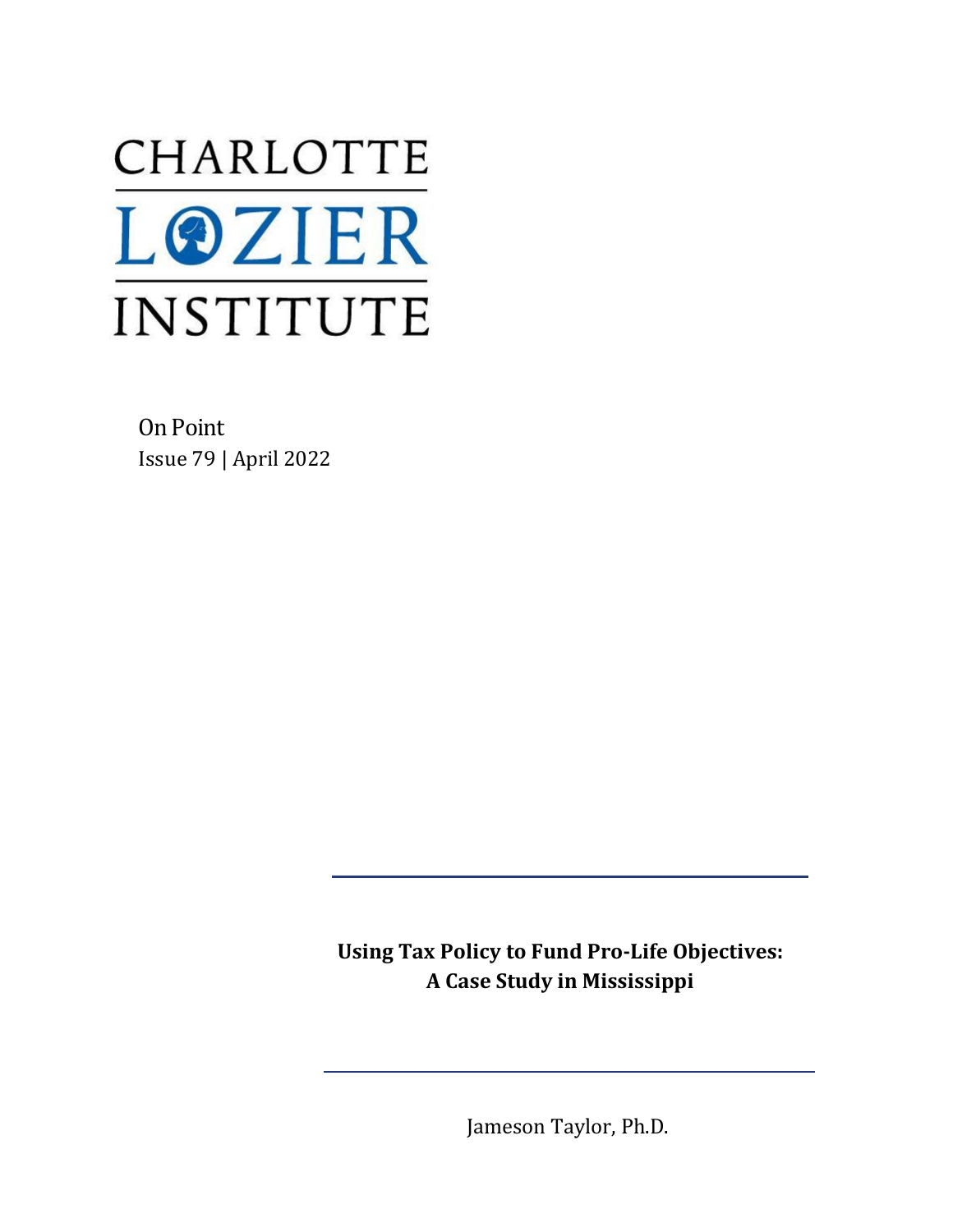

# On Point

#### **Previous Reports:**

Moira Gaul, M.P.H., *Protecting Women from Coerced Abortions: The Important Role of Pregnancy Help Centers*, On Point Series 78 Ingrid Skop, M.D., F.A.C.O.G., *The Evolution of "Self-Managed" Abortion: Does the Safety of Women Seeking Abortion Even Matter Anymore?,* On Point Series 77 Robert Marshall, M.A., *We the People Say No: The Democratic Demise of the ERA*, On Point Series 76 Robert Marshall, M.A., *Three Fabrications of Roe*, On Point Series 75 Amanda Stirone Mansfield, J.D., *Alternatives to Abortion Programs: Support for Mothers and Families*, On Point Series 74 Jeanneane Maxon, J.D., *Continued Attempts to Regulate Pro-Life Pregnancy Help Centers Amount to 'Lipstick on a Pig'*, On Point Series 73 Tessa Longbons, Analysis: *FDA Decision Ignores Data on Complications, Puts Women at Risk*, On Point Series 72 Hannah Howard, M.S., *Safe Haven Laws: An Invitation to Life*, On Point Series 71 Elizabeth R. Kirk, J.D., *Abortion Jurisprudence Primer*, On Point Series 70 Richard M. Doerflinger, M.A. *Lies, Damn Lies, and the Women's Health Protection Act*, On Point Series 69 Susan Wills, J.D., L.L.M., Kathi Aultman, M.D., *Does Banning Abortions After 15 Weeks Make Any Sense?*, On Point Series 68 Anna Higgins, J.D., *Women's Health Protection Act: An Analysis*, On Point Series 67 Amanda Stirone Mansfield, J.D., *Legislative and Litigation Overview of 20-Week Abortion Laws*, On Point Series 66 John C. Bockmann, *The ACOG Should Reconsider Fetal Pain*, On Point Series 65 Robin Pierucci, M.D., M.A., *If it is a Baby, Is it a Person?,* On Point Series 64

The full text of this publication can be found at: [https://lozierinstitute.org/using-tax-policy](https://lozierinstitute.org/using-tax-policy-to-fund-pro-life-objectives-a-case-study-in-mississippi)[to-fund-pro-life-objectives-a-case-study-in-mississippi](https://lozierinstitute.org/using-tax-policy-to-fund-pro-life-objectives-a-case-study-in-mississippi)

Comments and information requests can be directed to:

Charlotte Lozier Institute 2800 Shirlington Rd, Suite 1200 Arlington, VA 22206 E-mail: [info@lozierinstitute.org](mailto:info@lozierinstitute.org) Ph. 202-223-807[3/www.lozierinstitute.org](http://www.lozierinstitute.org/)

The views expressed in this paper are attributable to the author and do not necessarily represent the position of the Charlotte Lozier Institute. Nothing in the content of this paper is intended to support or oppose the progress of any bill before any legislative body.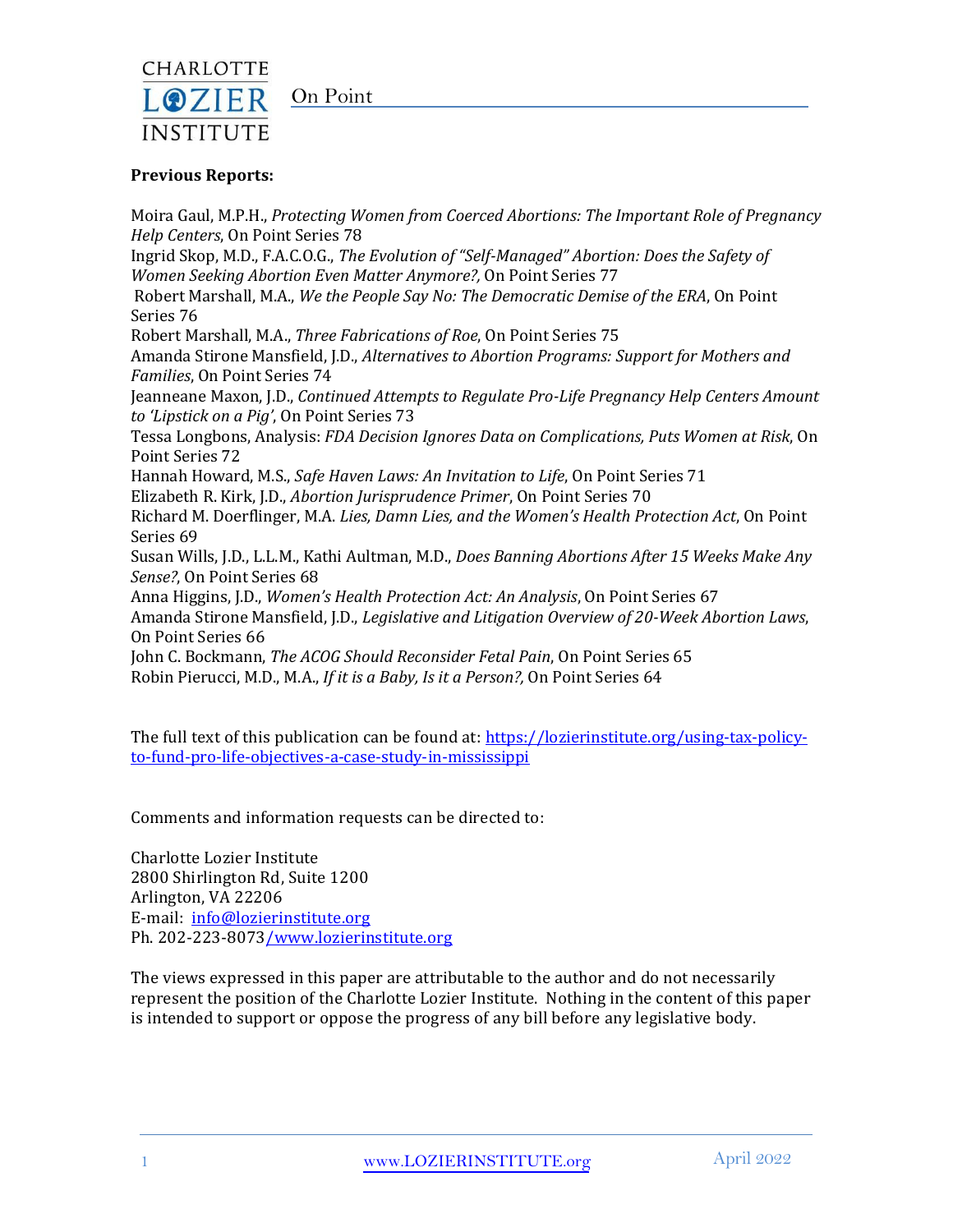# CHARLOTTE LOZIER On Point **INSTITUTE**

For decades, the pro-life movement has fought federal funding decisions that channel hundreds of millions of dollars to pro-abortion nonprofits each year. In response, state legislatures – Texas being a prominent example – have sought to appropriate funds to pro-life service providers. This approach was detailed in a February 2022 *On Point* paper, "[Alternatives to Abortion Programs: Support for Mothers and Families](https://lozierinstitute.org/alternatives-to-abortion-programs-support-for-mothers-and-families/)." Along with direct appropriations, states can use tax policy to support pro-life causes. In particular, tax credits provide a novel way of funding Pregnancy Resource Centers (PRCs). The benefit of such credits is that they depoliticize funding decisions, allowing donors to decide which groups to fund. In addition, tax credits offer a financial incentive for individuals and businesses while generating additional returns on public investment in pro-life and pro-family endeavors.

# **Tax Credits Encourage Charitable Giving**

Federal and state governments have long used tax policy to encourage charitable giving. The federal tax code includes a charitable income tax deduction for itemizers, as well as a temporary (for 2021) deduction for non-itemizers who prefer the standard deduction. Many states (those that impose an income tax) offer similar deductions.

A tax deduction, however, is not nearly as valuable as a tax credit. A tax deduction allows for a reduction in taxable income. A tax credit allows for a direct reduction in the amount of taxes owed. A \$1,000 deduction for a taxpayer in the 22 percent federal tax bracket would reduce that person's tax bill by \$220 whereas a \$1,000 credit would reduce that person's taxes by \$1,000.

From a pro-life perspective, a perfect governmental funding system would result in no funds being appropriated to pro-abortion organizations and no tax deductions or credits going to donors who support these organizations. The second best – and more likely – arrangement would be a level playing field. That is not at all the case now. As indicated, groups like Planned Parenthood receive **hundreds of millions** of dollars each year from federal and state governments.

Given current political realities, policymakers can look to another model for funding nonprofits that serve mothers and families: tax credits for individual and business donors.

#### **Mississippi: A Case Study in Pro-life Tax Policy**

Mississippi has been much in the news, owing to the U.S. Supreme Court's review of a 2018 law (HB 1510) prohibiting abortion after 15 weeks, a point at which an unborn child can feel pain. That same year, with less fanfare, Mississippi enacted a \$1 million individual income tax credit program for donations to adoption agencies, foster care nonprofits and pregnancy resource centers. In 2019, the program was expanded and christened the "Children's Promise Act."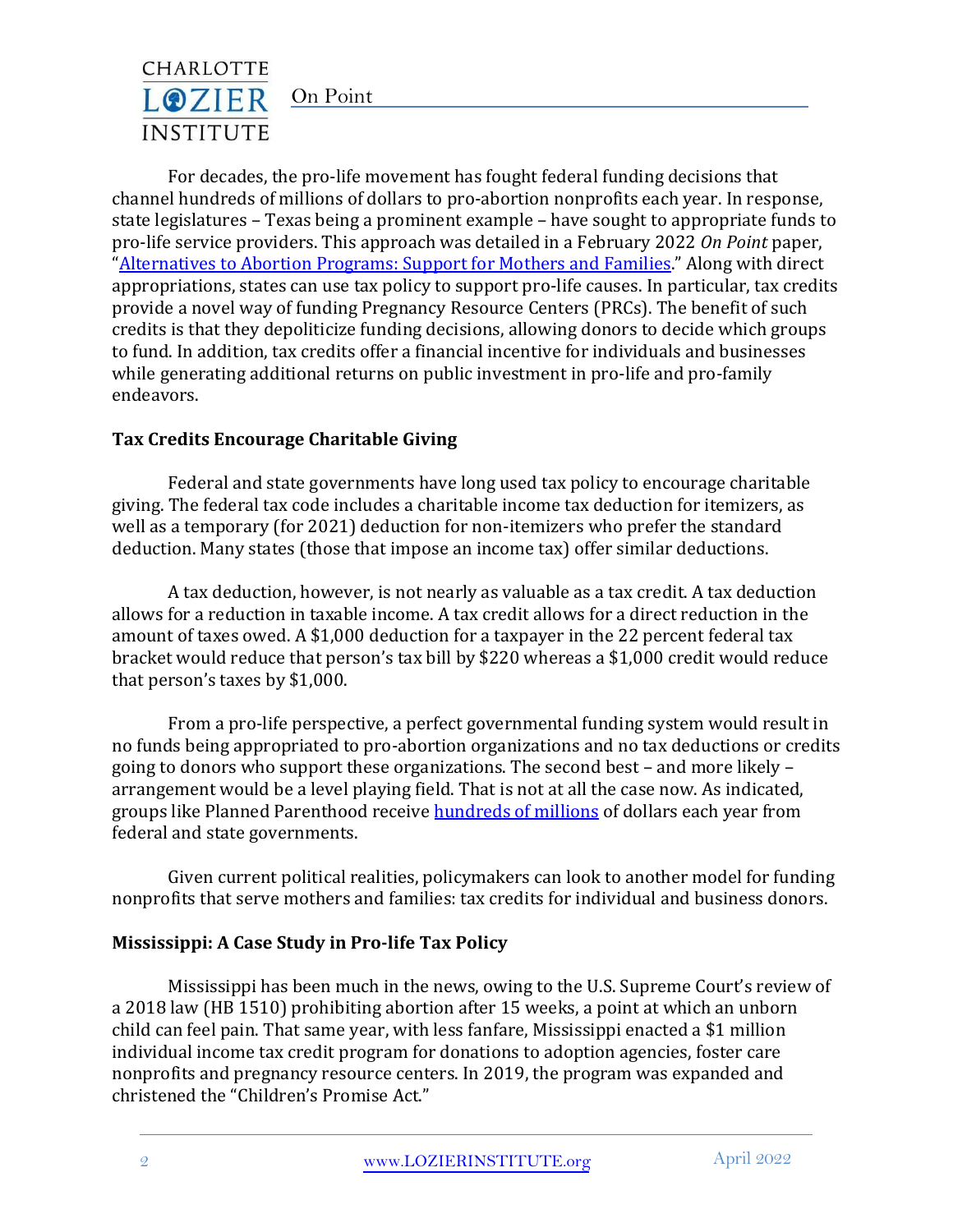

The Children's Promise Act demonstrates the Mississippi Legislature's concurrent commitment to protect life in the womb, as well as care for women and children. The program is still evolving and expanding but presents an instructive example of how tax policy can further pro-life objectives.

Mississippi's 2018 law (HB 1566) is based on an Arizona program that provides an income tax credit to individuals who donate to an array of community service organizations. The Arizona program was established in 1997 as the "Working Poor Tax Credit," restricted to certain itemized filers giving to "qualifying charitable organizations" (QCOs). The Legislature subsequently eliminated the itemization requirement, opening the credit up to all taxpayers. At that time, Arizona created a separate designation to encourage donations to "qualifying foster care charitable organizations" (QFCOs).

In 2016, Arizona expanded the program again to allow taxpayers to simultaneously benefit from the QCO and the QFCO credits, increasing the tax credit to \$800 for married filers giving to a QCO and \$1,000 for married filers giving to a QFCO. A QCO must spend at least half of its budget serving low-income individuals or chronically ill or physically disabled persons. A QFCO must spend at least half of its budget on services to children in foster care.

The current Arizona program thus allows married filers to claim up to \$1,800 in tax credits for donations to eligible charitable organizations. Diverse nonprofits are participating local Boys & Girls Clubs, community food banks, Habitat for Humanity groups, and homeless shelters. Pregnancy resource centers and adoption agencies also benefit: Care Net Pregnancy Center of Cochise County, Christian Family Care, Community Pregnancy Center of Prescott, Crisis Pregnancy Centers of Greater Phoenix, to name a few. For the 2020 tax year, Arizona's program distributed \$77.4 million in credits claimed for QCOs and \$23.8 million for [QFCOs.](https://azdor.gov/sites/default/files/media/REPORTS_CREDITS_2021_Arizona-Credit_History_Official-Release.pdf)

The Mississippi law passed in 2018 is based on this 2016 Arizona legislation; however, Mississippi lawmakers capped their program at \$1 million. This last-minute amendment made the credit unworkable for the 2018 tax year.

For any tax credit program, limiting total revenue offsets requires forethought about how the state revenue/taxing agency will communicate with donors to guarantee funding is still available for the program. Other considerations – for instance, are funds to be distributed on a first-come, first-served basis or via a lottery? – must also be resolved. A programmatic cap likewise increases compliance and paperwork costs for donors, recipients, and oversight agencies.

The questions generated by how the \$1 million cap would be enforced furnished a compelling reason to revisit Mississippi's law in 2019. Instead of merely increasing the cap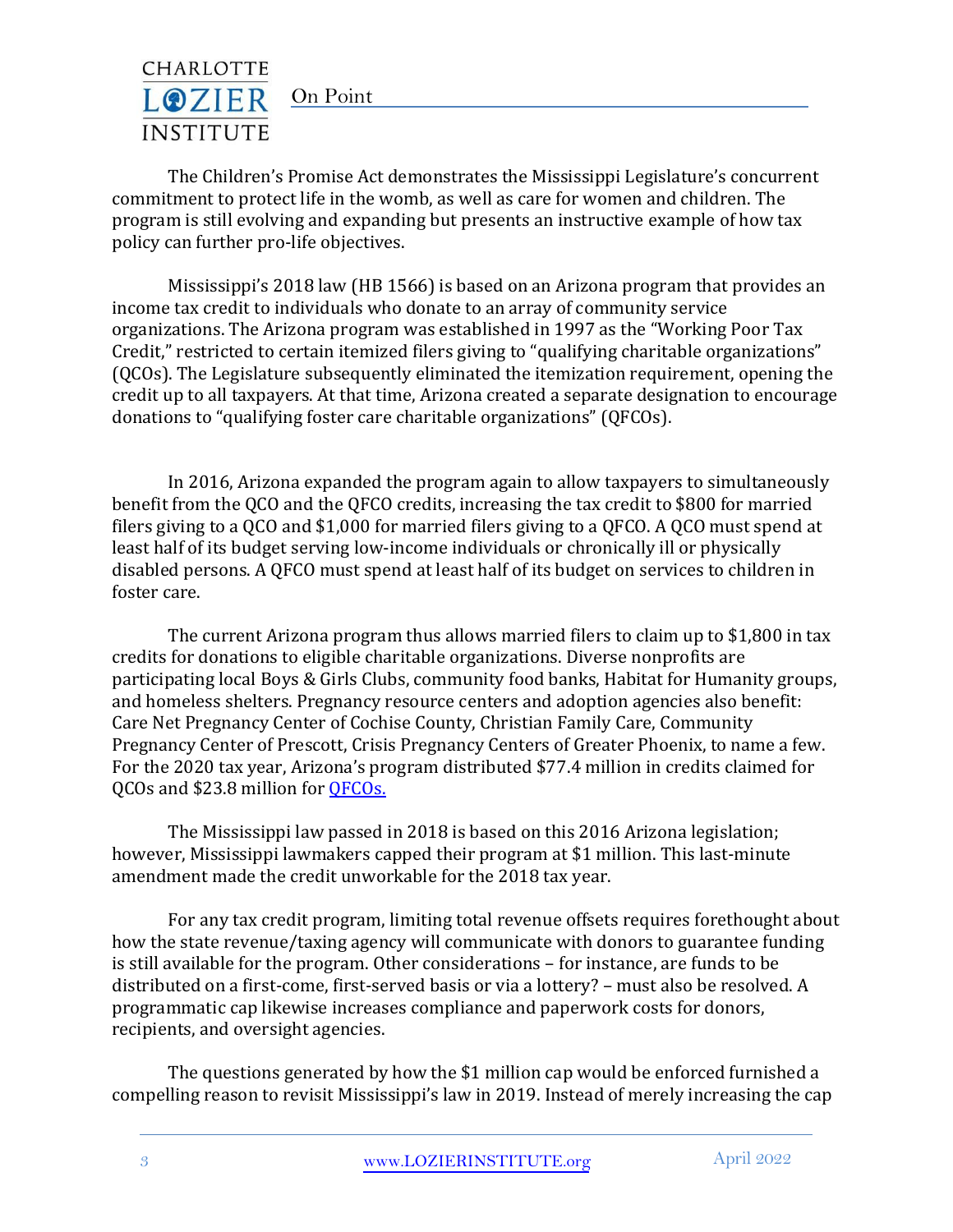

and adding implementation language, the Legislature reinvented the program altogether. In doing so, they created the Children's Promise Act (HB 1613).

The Children's Promise Act contains five legally distinct tax credits.

The first is an individual tax credit for donations to nonprofits serving children in foster care or at significant risk of entering foster care (QFCCOs). This credit is set at \$1,000 (married filers) and \$500 (single filers). This credit was authorized by the 2018 law. It is a dollar-for-dollar credit, meaning that if a taxpayer donates \$1,000 to a foster care nonprofit, he will receive a \$1,000 reduction in the amount of taxes owed.

The second is an individual tax credit for donations to nonprofits (QCOs) serving: 1) low-income residents; or 2) children with a chronic illness or disability. This credit is set at \$800 (married) and \$400 (single). This credit was also authorized by the 2018 legislation and is a dollar-for-dollar credit.

The third credit doubles Mississippi's adoption tax credit from \$2,500 to \$5,000. This credit goes to adoptive parents.

The fourth credit is a business tax credit for donations made to foster care nonprofits (ECOs) directly working to: 1) divert children from foster care; 2) care for children in foster care; or 3) facilitate the adoption of children in foster care. This credit is a dollar-for-dollar credit.

The fifth credit is a business tax credit for donations made to nonprofits offering educational services (ESCOs) to: 1) children in foster care or at significant risk of entering foster care; 2) children with a chronic illness or disability; or 3) children eligible for free/reduced price meals. This credit is a dollar-for-dollar credit.

The two business credits may be claimed by a corporation, limited liability company, partnership or sole proprietorship. The credits are capped at 50 percent of the business entity's tax liability and are allowed against income, insurance premium and ad valorem (property) taxes.

The 2019 program was initially capped at \$5 million a year. It has since expanded to \$18 million annually for the 2023 tax year.

As in Arizona, pregnancy resource centers serving low-income women and families are benefitting (under the QCO credit) from the Children's Promise Act, and the program specifically excludes organizations that "provide, pay for or provide coverage of abortions." For tax year 2021, the largest pregnancy center in Mississippi received at least \$23,000.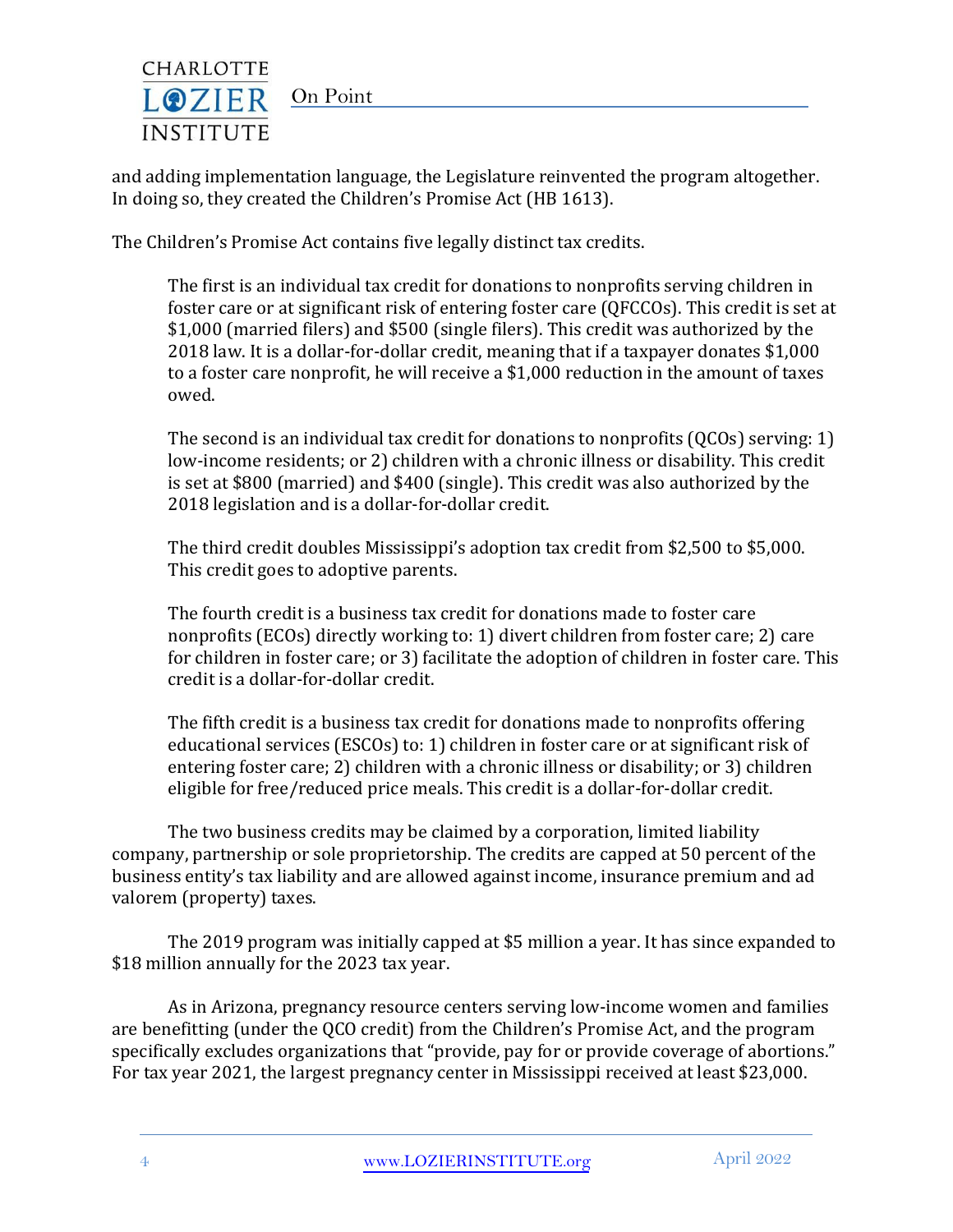

Foster care and adoption agencies (under the QFCCO credit) received at least \$125,000 in funding for 2021. Total allocations to date for 2021 were just under \$350,000.

Recall that Mississippi's individual income tax credit is capped at \$1 million. The cap has not been met in any year. Three factors may account for this underutilization. First of all, Mississippi is the poorest state in the country, home to a large number of taxpayers who pay no income tax at all. Second, Mississippi's program requires taxpayers to pre-apply for the credit with one form and document the contribution on another form. For wealthier taxpayers, a \$1,000 or \$800 credit may not be worth the hassle. Third, individual taxpayers tend to be less informed about tax policy than business taxpayers. Even today, many individual taxpayers are surprised to learn they can earn a tax credit for donating to their favorite charity.

If we limited our evaluation of the Children's Promise Act only to the individual income tax credit, the program would need improvement before serving as a guide for policymakers. But the really innovative feature of the Mississippi program is that it includes two business tax credits, which lawmakers in other states might find instructive as they seek to expand assistance for women and families.

Mississippi's business tax credit program has hit its cap every year. Demand is so great that nonprofits host "application parties" to help donors submit their paperwork to the Department of Revenue seconds after the January 1 midnight launch each year. (Mississippi's program uses a first-come, first-served application policy.)

The business credit has generated millions of dollars in donations to adoption agencies and foster care nonprofits around the state, with the median amount received being about \$250,000 per organization for 2021.

Pregnancy resource centers, however, do not qualify for the Children's Promise business tax credits. They are only eligible for smaller donations (capped at \$800 each) by individual donors. In anticipation of the Supreme Court's *Dobbs* decision, Mississippi Speaker of the House Philip Gunn sponsored legislation in 2022 that uses the Children's Promise model to extend even more targeted support to mothers and children.

The resulting "Pregnancy Resource Act" (HB 1685) establishes an annual \$3.5 million business tax credit for donations to pregnancy resource centers. The program offers a dollar-for-dollar credit set at 50 percent of the business entity's tax burden. The credit may be taken against income, insurance premium, and ad valorem (property) taxes. Corporations, limited liability companies, partnerships and sole proprietorships are all eligible. No one PRC may receive more than 50 percent of the \$3.5 million total.

Rather than requiring pregnancy centers to adhere to the fairly onerous certification process used under the Children's Promise Act, PRCs in Mississippi automatically qualify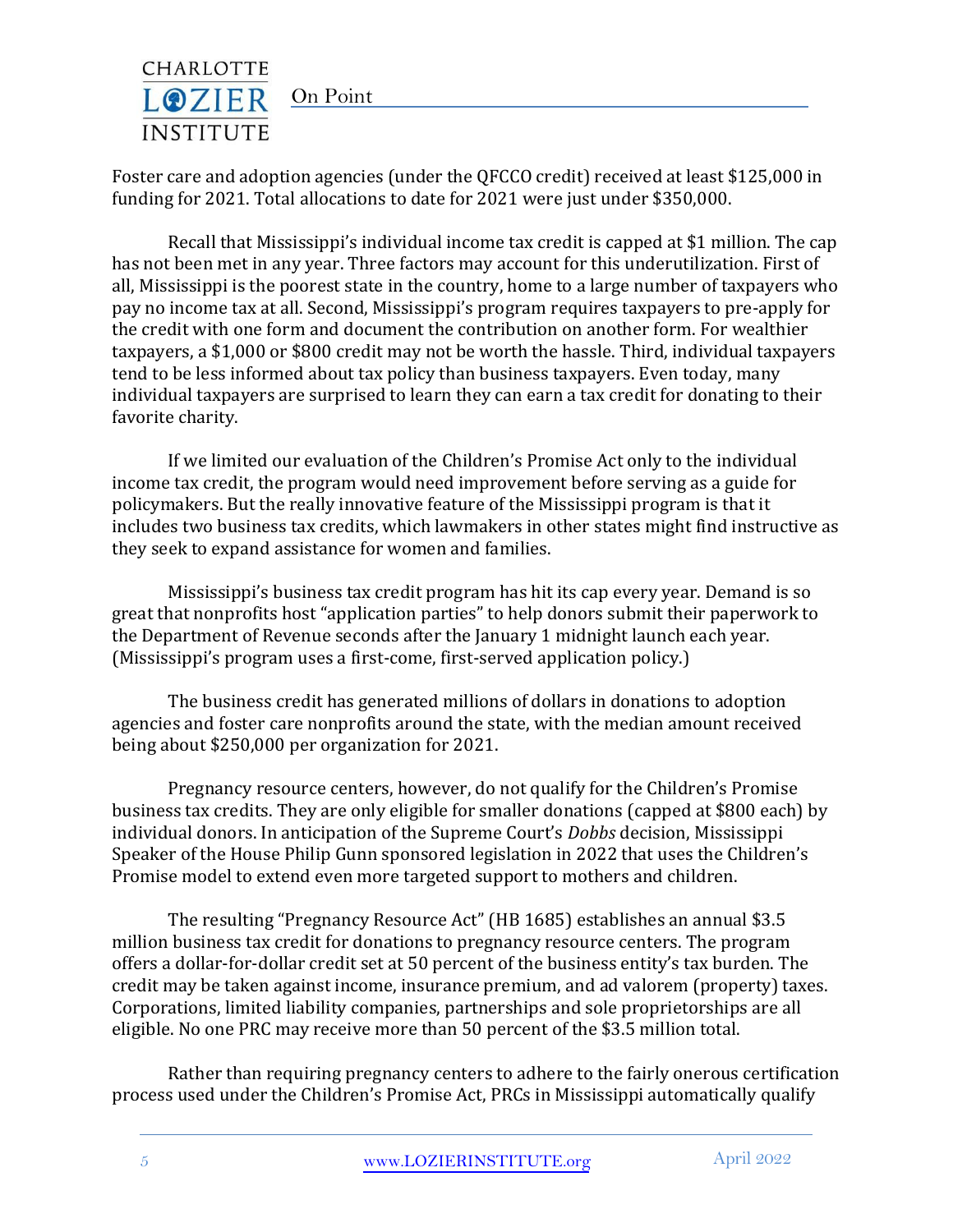

for the tax credit if they receive funding through the state's "Choose Life" specialty license [plate](https://lozierinstitute.org/fact-of-life-american-cars-and-their-drivers-exhibit-decidedly-more-pro-life-than-pro-choice-views-2/) program. PRCs are already vetted through this program, with [37 participating](https://www.chooselifems.org/pregnancy-centers/)  [centers.](https://www.chooselifems.org/pregnancy-centers/)

[PRCs in Mississippi](https://s27589.pcdn.co/wp-content/uploads/2021/06/2019-Mississippi-State-Impact-Report-2.pdf) are currently serving more than 12,000 families and provided two million dollars in high-quality medical care and material assistance to women and children in 2019. The Pregnancy Resource Act will help PRCs significantly expand their outreach, especially as more women embrace life.

# **Conclusion**

Just as tax codes and income levels differ, hitting upon the right mix of individual and business tax credits will be a little different in each state. In Arizona, the individual tax credit program is working very well. In Mississippi, the business tax credit is thriving. Even states with no individual income tax can use this model to help families and children. After evaluating Mississippi's program, Florida passed the "Strong Families Tax Credit" in 2021. Florida does not levy a personal income tax. Thus, the Strong Families credit may be taken against corporate income, insurance premium, oil and gas production, and alcohol excise taxes. The primary purpose of the Florida program is to assist nonprofits striving to "prevent child abuse, neglect, abandonment, or exploitation" and to "assist fathers in learning and improving parenting skills." The Florida tax credit is capped at \$5 million a year.

Mississippi's experience also demonstrates that even poor, rural, cash-strapped states can find a way to encourage charitable giving for nonprofits serving women and families. A small amount of foregone revenue can go a long way. By generating private investment in the public welfare, tax credits foster cooperation between private and public actors so as to maximize the resources of both. Such cooperation will surely be necessary to address the systemic societal problems – fatherlessness, abandonment and family breakdown – America is facing. No doubt, approaching these problems with effective lifeand person-affirming solutions, instead of the blunt and barbaric instrument of abortion, is what will ultimately decide our future as a country. Tax credits like Mississippi's Children's Promise Act and Pregnancy Resource Act are promising tools states can use to help sustain this effort.

*Dr. Jameson Taylor is the president and CEO of the Center for Political Renewal (CPR). He helped draft the Mississippi law now before the U.S. Supreme Court and led the coalition to get it passed. He is also the architect of the Children's Promise Act and the Pregnancy Resource Act.*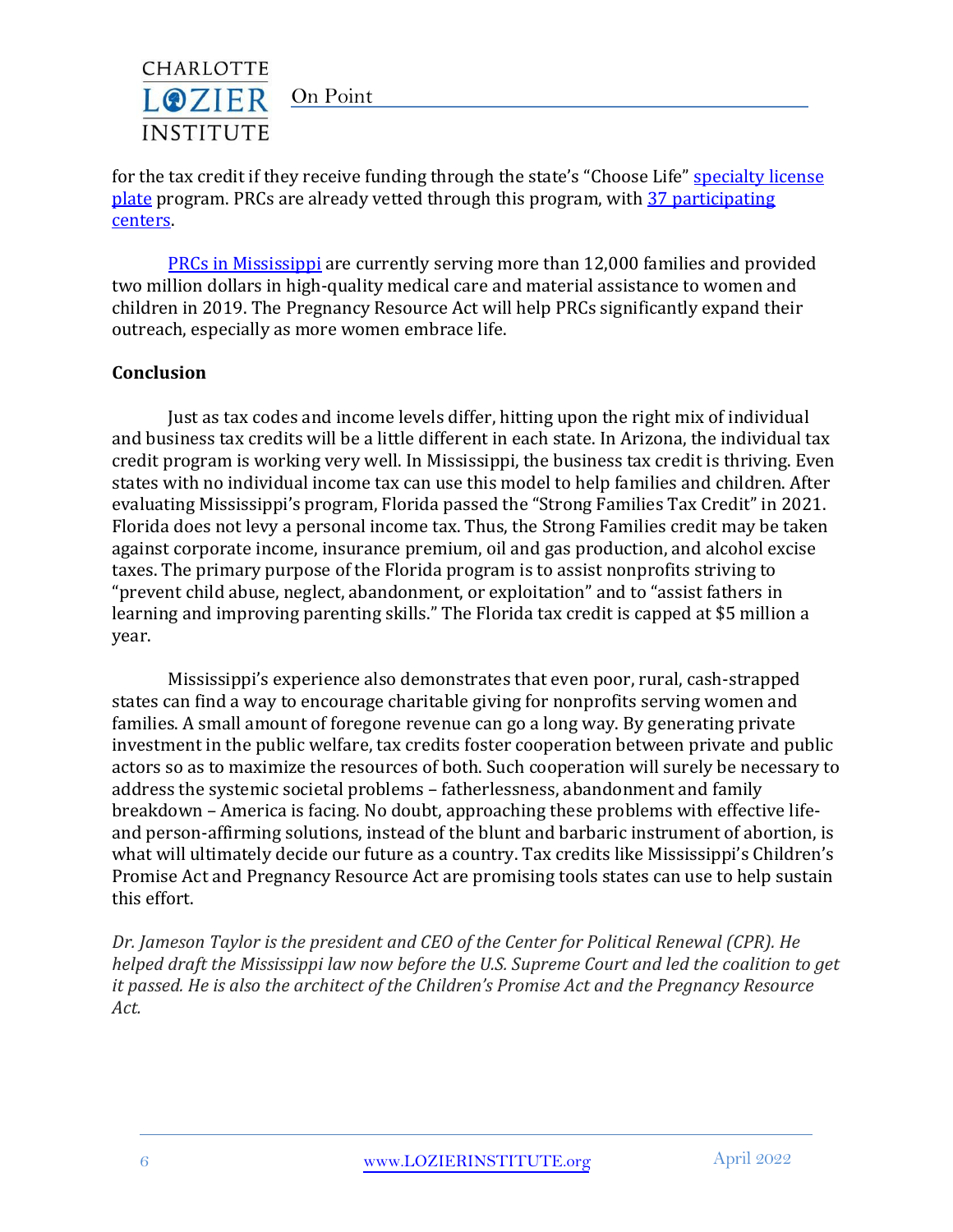

### **Appendix: Addressing Two Objections to Tax Credits**

Taxes are necessary for government to function but are also a powerful policy instrument to be used with care. It's thus worth mentioning two objections sometimes voiced against using tax credits to encourage charitable giving. Some argue that targeted tax credits make it more difficult to reduce everyone's overall tax burden. From the other side of the spectrum, some prefer that the government decide who benefits from appropriated revenue. A properly designed tax credit can address both of these concerns. In addition, tax credits offer several advantages over other public mechanisms for funding pro-life and pro-family work.

First, tax credits come with fewer governmental strings attached. This does not mean no strings are attached, as there are usually certification requirements for participating nonprofits. These requirements, though, are far less burdensome than the reporting and oversight conditions that properly accompany direct government grants. In the case of tax credits, accountability obligations still exist, but they are outsourced, so to speak, to individual donors, who often care deeply about how their money is spent.

Second, the courts have consistently favored tax credits over direct appropriations, as regards First Amendment and Establishment Clause challenges (cf. *Mueller v. Allen* (1983) and *Espinoza v. Montana* (2020)). As explained by the Arizona Supreme Court in upholding an educational tax credit program: "Deductions and credits are legitimate tools by which government can ameliorate the tax burden while implementing social and economic goals."

A third advantage of tax credits is that they facilitate a more democratic, consumerdriven approach to choosing winners and losers in the nonprofit marketplace. Instead of leaving funding decisions to elected representatives or agency bureaucrats – whose motives are not always transparent – tax credits enable individual donors to freely decide which organizations to support. In this open competition, groups able to convince the public that they are working on effective solutions are likely to obtain more funding.

In addition, tax credits can serve as a catalyst for reducing government spending or freeing up funding for other purposes. This is because tax credits encourage additional private investment. According to the National Council of Nonprofits, tax incentives for charitable giving generate as much as a 5 to 1 return on forgone revenue. The reason for this has to do with the nature of charitable giving. People have a greater personal connection to the causes they hold dear than they do to the taxing arm of the government. A person who writes a check to a local pregnancy center – even if only to obtain a tax credit – is more likely to accept an invitation to take a tour or attend a pro-life banquet. By contrast, no one who writes a check to the Internal Revenue Service wants to be invited over for a chat.